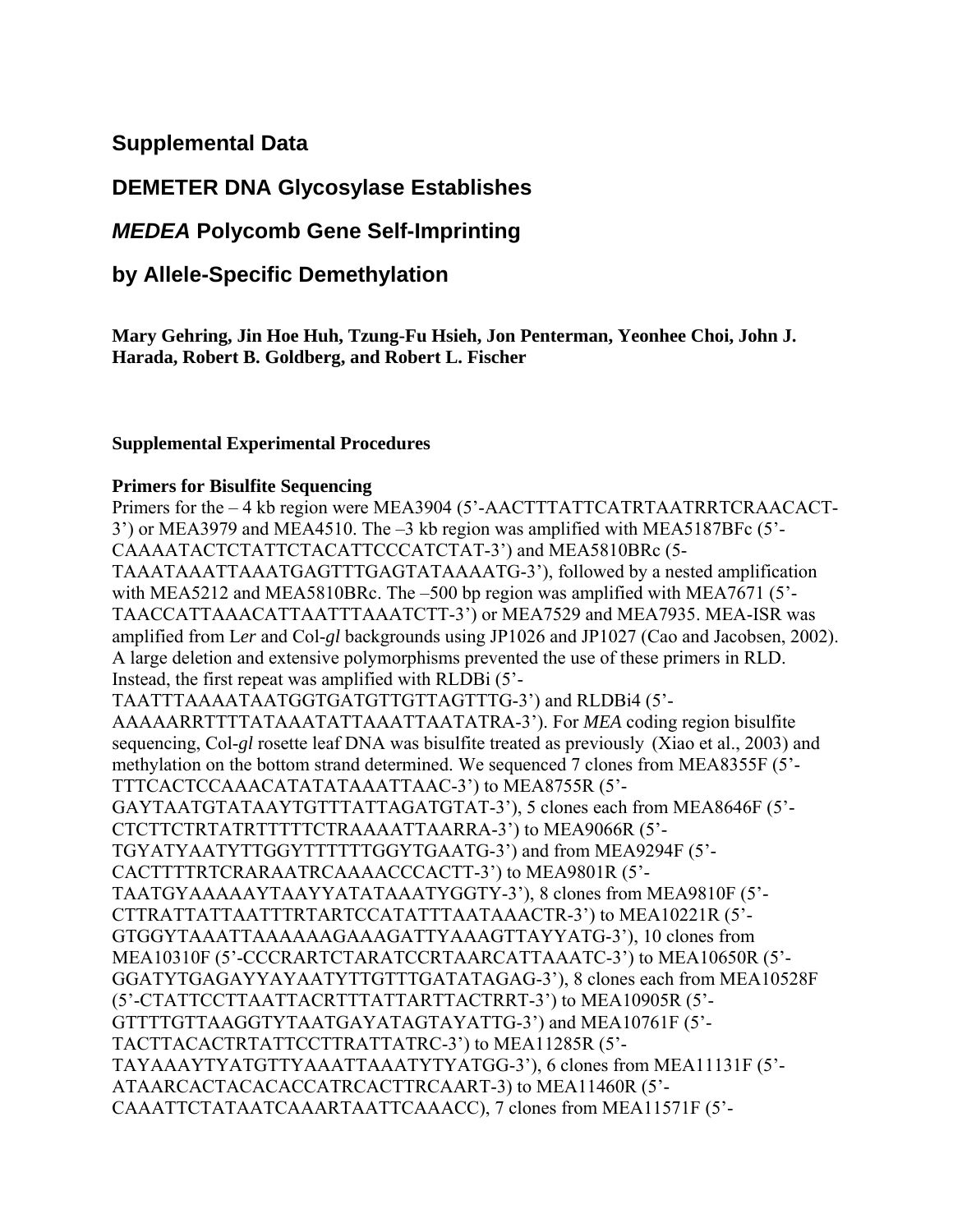CATACAATTCCTCCTTCAAACCAATAA-3') to MEA11987R (5'- GATYATTYAAGGTAAAGAGGTAGGAAGAAYYAA-3'), 8 clones each from MEA11906F (5'-CTRATCACTCATRATRAARCTAATRARCRT-3') to MEA12300R (5'- GAGTTTGAGTTTYTTGGAATATYTTYAATATG-3') and MEA12234F (5'- TCRTRTATCAACTTTACTCRTCRTTRATTRR-3') to MEA12647R (5'- GTTTTGGTTTAGTAAYAYAAAATAGYATTA-3'), and 9 clones from MEA12740F (5'- CAATRTTTATRTTRTTARTTTRCATARACC-3') to MEA13093R (5'- GTTTAGATAYTAAATGTTAGATGYATYAAAT-3'). This covers 91 of the 99 CG sites present from the *MEA* transcription start site to the beginning of the 3' repeats.

## **Amplification and Cloning of the** *MEA* **Allele in** *dme-2* **Mutant Endosperm**

The –500bp region and MEA-ISR were amplified with *Pfu Turbo* DNA polymerase (Stratagene) from the same *dme-2* DNA used for the experiment in Figure 2. PCR products were cloned into the pCR-Blunt II-TOPO vector (Invitrogen) and sequenced. The primers for amplifying the –500 bp region were MEA8323Xba (5'-

ATATTCTAGACTTTTTTTCTCGTCTTCTCTGATGTTGGT-3') and UCB3SR12R-sac1 (5'- GGGAGCTCGTTAAGCCTGTGGTTGACAAC-3'). The primers for amplifying the MEA-ISR were B5-7RR (5'- TTAGGTATTAGCTCGTTTGGTTTTA-3') and MEA 3 REP (5'- CTTAAAAGATTTTCAACTCATTTTTTTTAAAAGG-3').

## **Cloning, Expression, and Purification of DME in** *E. coli*

A full-length *DME* cDNA (Choi et al., 2002) was used as template in a PCR reaction with oligonucleotides JH021 (5'-TTAATCTAGAATGCAGAGCATTATGGACTCG-3') and JH017 (5'-CGGTCGACTTAGGTTTTGTTGTTCTTCAATTTGC-3'), which add *Xba*I and *Sal*I restriction sites (underlined), respectively. The 5.2 kb PCR product was digested with *Xba*I and *Sall* and cloned into the pMAL-c2x vector (NEB) to create c2x-DME. To generate a N-terminal 537 amino acid deletion, c2x-DME was digested with *Xba*I and *Bsu*36I. The 3' overhangs were filled in with T4 DNA polymerase and self-ligated, creating the c2x-DME∆N537 clone. The construct with an D1304N point mutation was generated using the full-length *DME*(D1304N) cDNA clone (Choi et al., 2004), following the same procedure as above. This fuses DME in frame downstream of maltose-binding protein (MBP). The c2x-DME∆N537 or c2x-DME∆N537(D1304N) clones were transformed into *E. coli* Rosetta cells (Novagen). Transformed cells were grown at 28°C in LB supplemented with 0.2% glucose, 100 µg/mL of ampicillin, and 50  $\mu$ g/mL of chloramphenicol until the OD<sub>600</sub> reached 0.4. Protein expression was induced with 10  $\mu$ M of IPTG at 18°C for 1 hr. The culture was centrifuged at 6,500 rpm for 15 min at 4°C and the pellet was resuspended in 30 mL of 4°C column buffer (20 mM Tris-HCl, pH 7.4, 200 mM NaCl, 1mM EDTA). Cells were sonicated for 2 min on ice (output power 4; duty cycle 50%; Branson Sonifer 250). The lysate was centrifuged at 9,000 rpm for 25 min at 4°C and the supernatant was collected and subjected to gravity column purification. The MBP-DMEΔN537 and MBP-DMEΔN537(D1304N) fusion proteins were purified following the manufacturer's protocol through amylose resin (New England Biolabs). Eluted protein was dialyzed in the Slide-A-Lyzer dialysis cassette (10,000 MWCO; Pierce) against 50% glycerol at 4 °C overnight. Protein concentration was determined by the Bradford method using the Protein Assay kit (Bio-Rad Laboratories) and stored at –20 °C until use.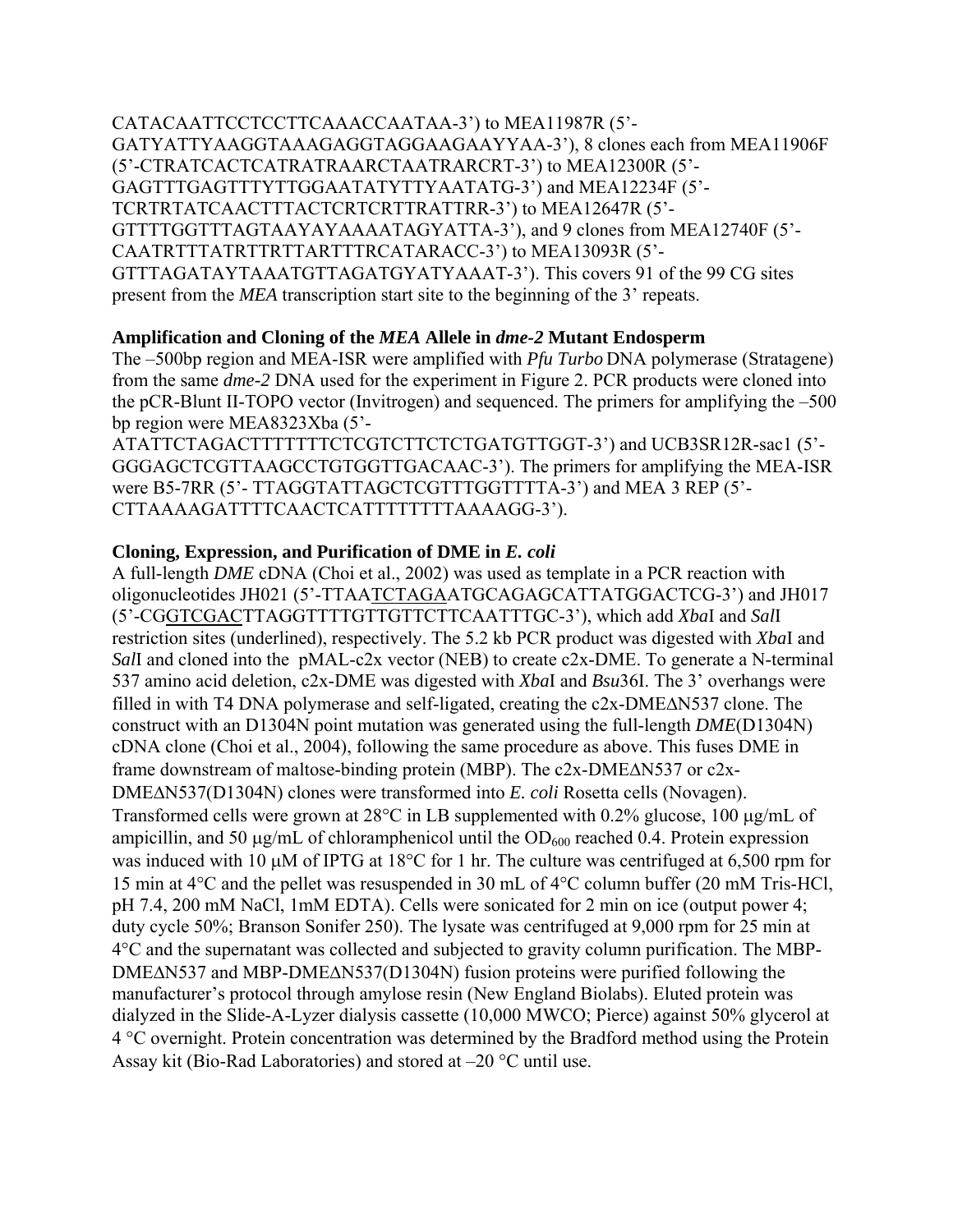#### **Substrate Preparation for DNA Glycosylase Activity Assays**

Synthetic oligonucleotides were purchased either from Operon or Midland Certified. All oligonucleotides were 35-nucleotides in length with modifications denoted within parentheses as shown below:

MEA-1.6F, 5'-CTATACCTCCTCAACTCCGGTCACCGTCTCCGGCG MEA-1.6F18meC, 5'-CTATACCTCCTCAACTC(5-meC)GGTCACCGTCTCCGGCG MEA-1.6F17meC, 5'-CTATACCTCCTCAACT(5-meC)CGGTCACCGTCTCCGGCG MEA-1.6F22meC, 5'-CTATACCTCCTCAACTCCGGT(5-meC)ACCGTCTCCGGCG MEA-1.6F18AP, 5'-CTATACCTCCTCAACTC(abasic)GGTCACCGTCTCCGGCG MEA-1.6F17AP, 5'-CTATACCTCCTCAACT(abasic)CGGTCACCGTCTCCGGCG MEA-1.6F15AP, 5'-CTATACCTCCTCAA(abasic)TCCGGTCACCGTCTCCGGCG MEA-1;6F12AP, 5'-CTATACCTCCT(abasic)AACTCCGGTCACCGTCTCCGGCG MEA-1.6F18T, 5'-CTATACCTCCTCAACTCTGGTCACCGTCTCCGGCG MEA-1.6R, 5'-CGCCGGAGACGGTGACCGGAGTTGAGGAGGTATAG MEA-1.6R17meC, 5'-CGCCGGAGACGGTGAC(5-meC)GGAGTTGAGGAGGTATAG

Twenty pmol of oligonucleotide were end-labeled in a 50 µL reaction using 20 units of T4 polynucleotide kinase in the presence of 30  $\mu$ Ci of ( $\gamma$ -<sup>32</sup>P)ATP (6000 Ci/mmol, Perkin Elmer Life Sciences) at 37°C for 1 hr. The labeled oligonucleotide was purified using a Qiaquick Nucleotide Removal Kit (Qiagen) as described by the manufacturer.

Labeled oligonucleotides were annealed to the appropriate complementary oligonucleotides in 10 mM Tris-HCl (pH 8.0), 1mM EDTA and 0.1 M NaCl. The mixture was boiled in water for 10 min and then slowly cooled to room temperature overnight. *Msp*I or *Hpa*II restriction endonuclease digestion followed by gel electrophoresis was used to determine the efficiency of annealing. Only substrates that were greater than 90% double-stranded were used in glycosylase activity assays.

## **NaBH4 Trapping Assays**

5'-labeled oligonucleotide substrates (13.3 nM) were incubated with DME protein (250 nM) in a 15 µl reaction with 40 mM HEPES-KOH (pH 8.0), 0.1 M KCl, 0.1 mM EDTA, 0.5 mM dithiothreitol, and 200  $\mu$ g/mL BSA at 37°. After 1 hr of incubation, 1 M NaBH<sub>4</sub> was added to a final concentration of  $100 \text{ mM}$  and the reaction tubes were placed at 37 $\textdegree$  for an additional 10 min. An equal volume of 2x SDS-PAGE loading buffer (90 mM Tris-HCl, pH 6.8, 20% glycerol, 2% SDS, 0.02% bromophenol blue, 100 mM dithiothreitol) was added to terminate the trapping reaction. Products were boiled for 10 min before loading onto a 10% SDS-PAGE gel. The wet gel was exposed to Kodak Biomax MS film for  $12-18$  h at  $-80^\circ$ .

## **Bacterial Cell Toxicity Assays**

Bacterial strains AB1157 (F−*thr-1 ara-14 leuB6*(*Am*) *lacY1* (*gpt-proA2*)*62 tsx-33 supE44*(*Am*) *galK2 rac hisG4*(*Oc*) *rfbD1 mgl-51 rpsL31 kdgK51 xyl-5 mtl-1 argE3*(*Oc*) *thi-1*) and its isogeneic AP endonuclease mutant RPC501 (*xth nfo*) were kindly provided by R. P. Cunningham (Cunningham et al., 1986). Strains GM30 (F- *thr-1 ara-14 leuB6 tonA31 lacY1 tsx-78 supE44 galK2 galT22 hisG4 rpsL136 xyl-5 mtl-1 thi-1*) and its isogenic *dcm-6* derivative, GM31, were kindly provided by Martin G. Marinus (Palmer and Marinus, 1994).

The c2x-DME∆N537 and c2x-DME∆N537(D1304N) plasmids were individually transformed into the strains above by electroporation and cells were grown on LB/Glu/Amp plates (LB supplemented with  $0.2\%$  glucose and 100  $\mu$ g/mL of ampicillin) at 37<sup>°</sup> overnight.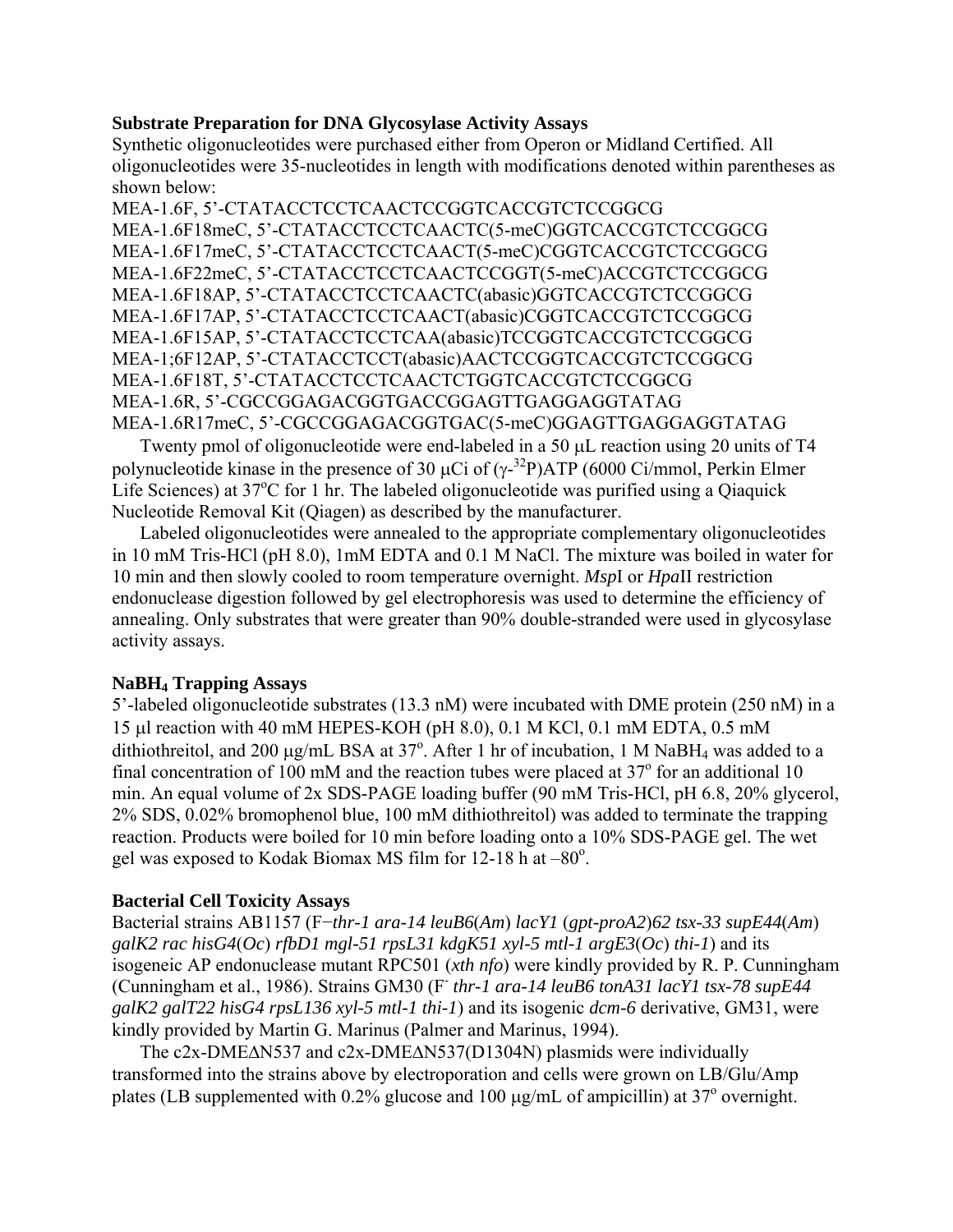Fresh colonies were picked and resuspended in 5 mL of LB/Glu/Amp liquid medium. After 12- 14 h incubation at 37°, the culture was diluted 100,000-fold in LB medium and 100  $\mu$ L was plated on the LB/Glu/Amp plates with 0, 2, 5, 10, 25, 50, and 100 µM of IPTG (isopropyl-β-Dthiogalactopyranoside; Sigma). The plates were incubated at  $28^{\circ}$  for 20 to 28 hr and the number of colonies was counted.

#### **Chromatin Immunoprecipitation (ChIP) Procedures**

LNA nucleotide analogues (Promega) contain a 2'-*O*, 4'-*C* methylene bridge that locks the ribose moiety into a C3'-*endo* conformation (Koshkin et al., 1998; Obika et al., 1998; Singh et al., 1989). Region one (-4 to +440) of *MEA* was amplified with MEA-LNA006 (5'- CACCAACATCAGAGAAGACGAGAAAAG-3') and MEA-LNA004 (5'- GATTATGACTAATGTATAACTGTTTAC-3'). Region 2 (-947 to –547) of *MEA* was amplified with MEA-LNA002 (5'-GGGTCTCAATTTTGTGAACTGGTGTG-3') and MEA-LNA003 (5'-CCGATATTTTTTACTATTTATAACGTTAATTAC-3'). LNA nucleotides are underlined and are complementary to the RLD template sequence but have a mismatch with the Ler template due to a polymorphism. To demonstrate the specificity of LNA-containing primers, approximately 50 pg of L*er* and RLD genomic DNA were used as a control. To increase the sensitivity of the LNA PCR reaction, 1  $\mu$ Ci of  $\alpha$ -dATP- $P^{32}$  was added to each PCR reaction. A polymorphism within region 1 (+60, T in RLD, C in L*er*) was used to check the parental origin of PCR products by sequencing. PCR products from region 1 from wild type (L*er* crossed to RLD) and *mea* (L*er mea/mea* crossed to RLD) were cloned into TOPO TA-cloning vector (Invitrogen, CA). 22 clones each were sequenced to determine the origin of amplification templates. Primer sequences and reaction conditions for *Actin* gene amplification were as described (Johnson et al., 2002).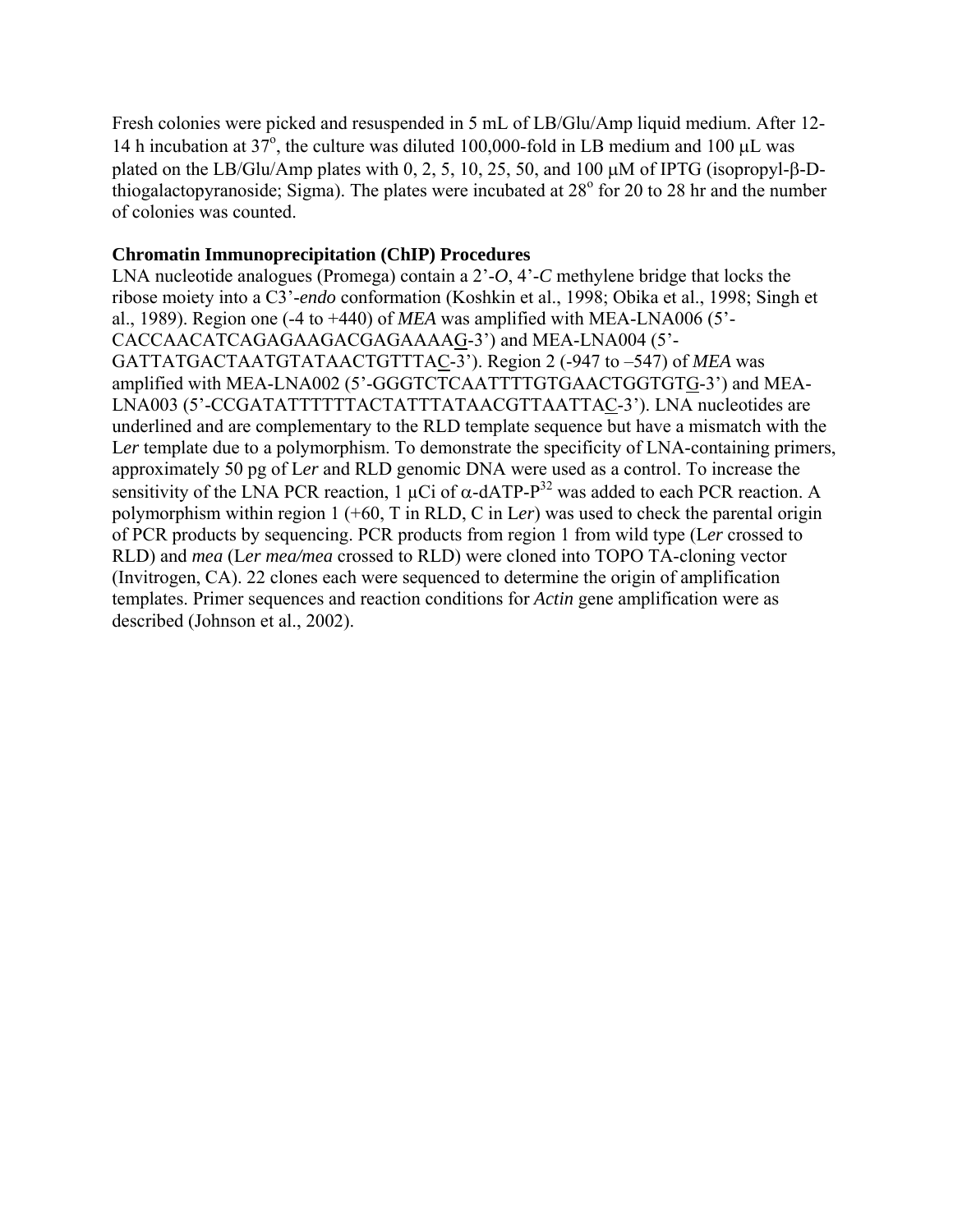#### **Supplemental References**

Cao, X., and Jacobsen, S. E. (2002). Locus-specific control of asymmetric and CpNpG methylation by the DRM and CMT3 methyltransferase genes. Proc Natl Acad Sci USA *99*, 16491-16498.

Choi, Y., Gehring, M., Johnson, L., Hannon, M., Harada, J. J., Goldberg, R. B., Jacobsen, S. E., and Fischer, R. L. (2002). DEMETER, a DNA Glycosylase Domain Protein, Is Required for Endosperm Gene Imprinting and Seed Viability in *Arabidopsis*. Cell *110*, 33-42.

Choi, Y., Harada, J. J., Goldberg, R. B., and Fischer, R. L. (2004). An invariant aspartic acid in the DNA glycosylase domain of DEMETER is necessary for transcriptional activation of the imprinted MEDEA gene. Proc Natl Acad Sci U S A *101*, 7481-7486.

Cunningham, R. P., Saporito, S. M., Spitzer, S. G., and Weiss, B. (1986). Endonuclease IV (*nfo*) mutant of *Escherichia coli*. *168*, 1120-1127.

Johnson, L. M., Cao, X., and Jacobsen, S. E. (2002). Interplay between Two Epigenetic Marks: DNA Methylation and Histone H3 Lysine 9 Methylation. Curr Biol *12*, 1360-1367.

Koshkin, A. A., Singh, S. K., Nielsen, P., Rajwanshi, V. K., Kumar, R., Meldgaard, M., Olsen, C. E., and Wengel, J. (1998). LNA (Locked Nucleic Acids): Synthesis of the adenine, cytosine, guanine, 5-methylcytosine, thymine and uracil bicyclonucleoside monomers, oligomerisation, and unprecedented nucleic acid recognition. TETRAHEDRON *54*, 3607-3630.

Obika, S., Nanbu, D., Hari, Y., Andoh, J., Morio, K., Doi, T., and Imanishi, T. (1998). Stability and structural features of the duplexes containing nucleoside analogues with a fixed N-type conformation, 2'-O,4'-C-methyleneribonucleosides. Tetrahedron Lett *39*, 5401-5404.

Palmer, B. R., and Marinus, M. G. (1994). The *dam* and *dcm* strains of *Escherichia coli* - a review. Gene *143*, 1-12.

Singh, H., Clerc, R. G., and Lebowitz, J. H. (1989). Molecular cloning of sequence-specific DNA binding proteins using recognition site probes. Biotechniques *7*, 252-261.

Xiao, W., Gehring, M., Choi, Y., Margossian, L., Pu, H., Harada, J. J., Goldberg, R. B., Pennell, R. I., and Fischer, R. L. (2003). Imprinting of the MEA Polycomb gene is controlled by antagonism between MET1 methyltransferase and DME glycosylase. Developmental Cell *5*, 891-901.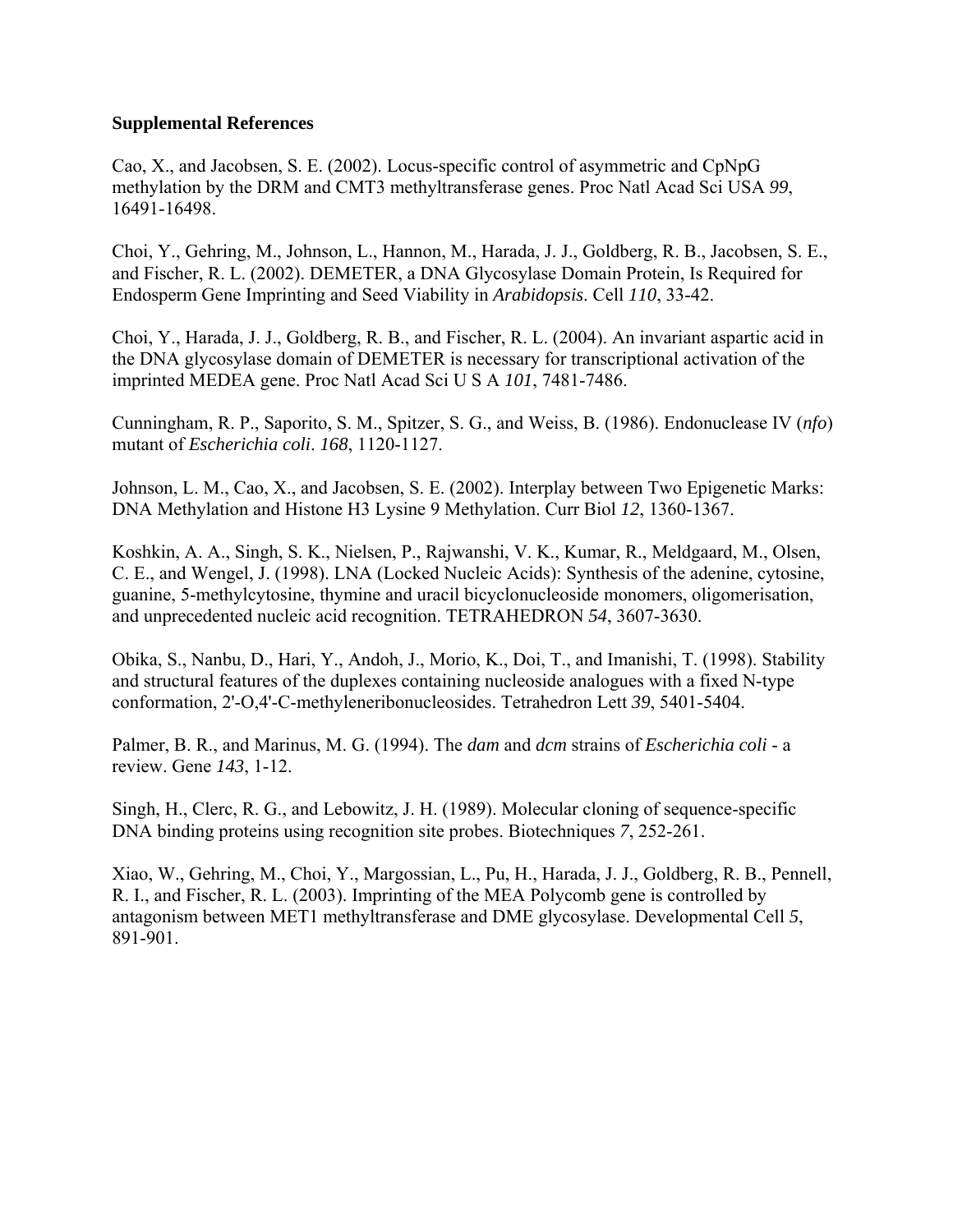| <b>Table S1. Percent Methylation in Rosette Leaves</b> |         |      |       |       |          |      |           |      |                |      |       |          |
|--------------------------------------------------------|---------|------|-------|-------|----------|------|-----------|------|----------------|------|-------|----------|
|                                                        | $-4$ kb |      |       |       | $-3$ kb  |      | $-0.5$ kb |      | <b>MEA-ISR</b> |      |       |          |
| Accession                                              | $N^a$   | % CG | % CNG | % CNN | $N^a$    | % CG | $N^a$     | % CG | $N^a$          | % CG | % CNG | $\%$ CNN |
| $Col-gl$                                               | 23      | - 91 | 76    | 39    | $5 -$    | - 5  | 20        | - 79 | 23             | -83  | 48    | 27       |
| <b>RLD</b>                                             | 29      | -83  | 68    | 25    |          |      | 17        | 82   | 13             | 78   | 46    | 25       |
| Ler                                                    |         | 96   | 80    | 30    | $\theta$ |      | 15.       | - 0  | 13             | -68  | 33    | 22       |

*a =* number of clones sequenced.

## **Table S2. CG Methylation of** *MEA* **in the –500 bp and MEA-ISR Regions of Dissected Seeds**

|                    |                    |          | $-500$ bp |                | <b>MEA-ISR</b> |
|--------------------|--------------------|----------|-----------|----------------|----------------|
| Cross <sup>a</sup> | Allele             | $N^b$    | % CG      | $N^b$          | % CG           |
| RLD x Col-gl       | Maternal Endosperm | 24       | 24        | 10             | 23             |
|                    | Maternal Embryo    | 19       | 77        | 9              | 100            |
|                    | Paternal Endosperm | 39       | 68        | $\overline{0}$ |                |
|                    | Paternal Embryo    | 20       | 85        | 12             | 83             |
| $Ler \times RLD$   | Maternal Endosperm | 29       | 22        | 21             | 18             |
|                    | Maternal Embryo    | 10       | 18        | 13             | 92             |
|                    | Paternal Endosperm | $\theta$ |           | 8              | 100            |
|                    | Paternal Embryo    | 4        | 60        | 10             | 97             |
| RLD x Ler          | Maternal Endosperm | 16       | 12        | 11             | 11             |
|                    | Maternal Embryo    | 12       | 88        | 9              | 100            |
|                    | Paternal Endosperm | 20       | 8         | $\theta$       |                |
|                    | Paternal Embryo    | 26       | 2         | 12             | 82             |

*a* = female parent is written on the left.

*b* = numbers of clones sequenced.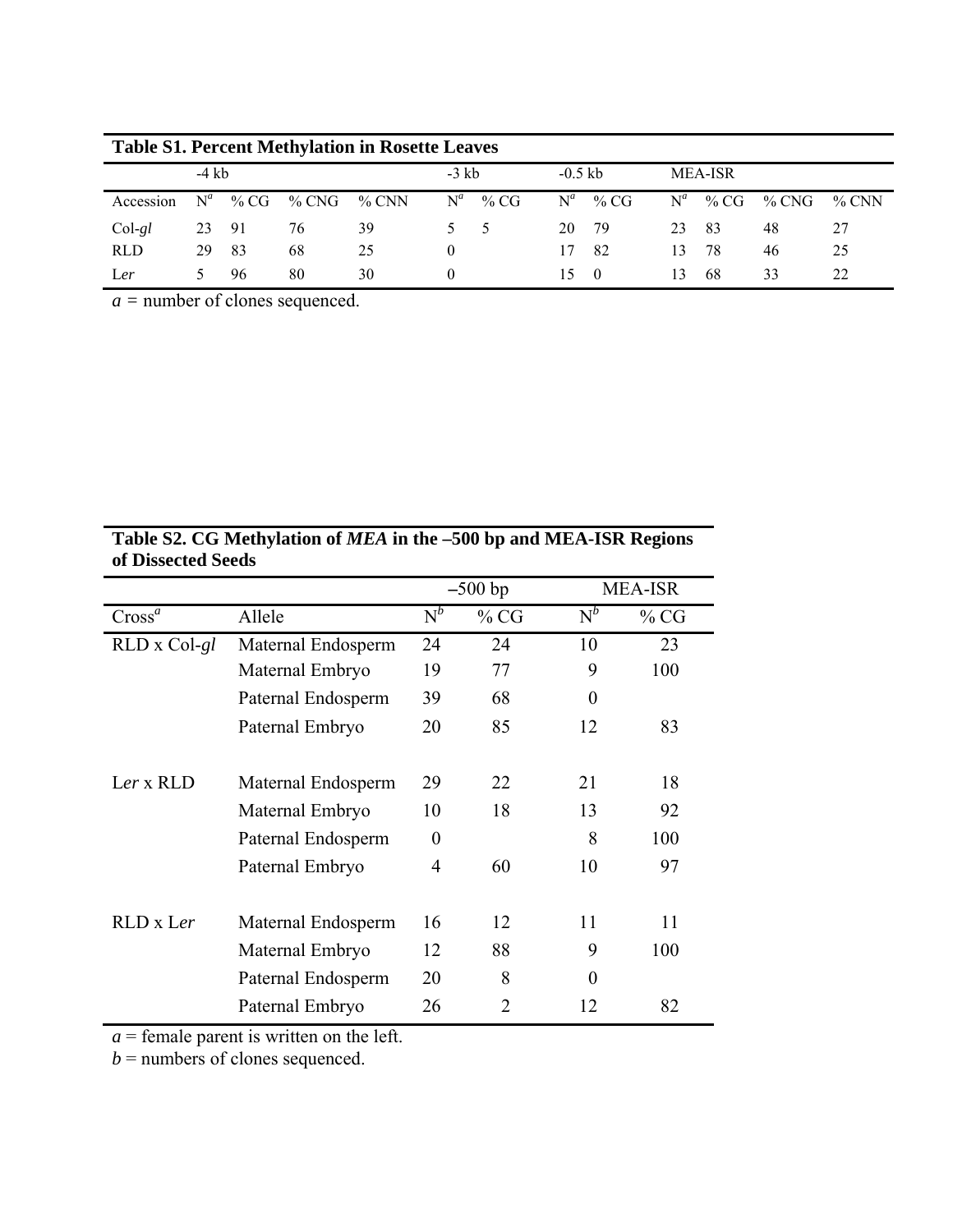

## **Figure S1. Purification of Wild-Type and Mutant DME Proteins**

(A) Wild type (MBP-∆537DME) DME was produced in bacteria and purified as described in the Supplementary Experimental Procedures Section. Samples at different stages of the purification process (CL, cleared lysate; FT, flow through of the amylose column, EL, eluted fractions from the amylose column) were subjected to electrophoresis on an SDS-polyacrylamide gels. The gels were either stained (left) or blotted (right) and reacted with anti-MBP antibody (MBP-AB) with a chemiluminescent detection system.

(B) Wild type, and mutant DME, D1304N (MBP-∆537DME(D1304N)) and K1286Q (MBP- ∆537DME(K1286Q)) were purified. Eluted fractions from amylose columns were subjected to electrophoresis on an SDS-polyacrylamide gels. The gels were either stained (left) or blotted (right) and reacted with anti-MBP antibody (MBP-Ab) using a colorimetric detection system.